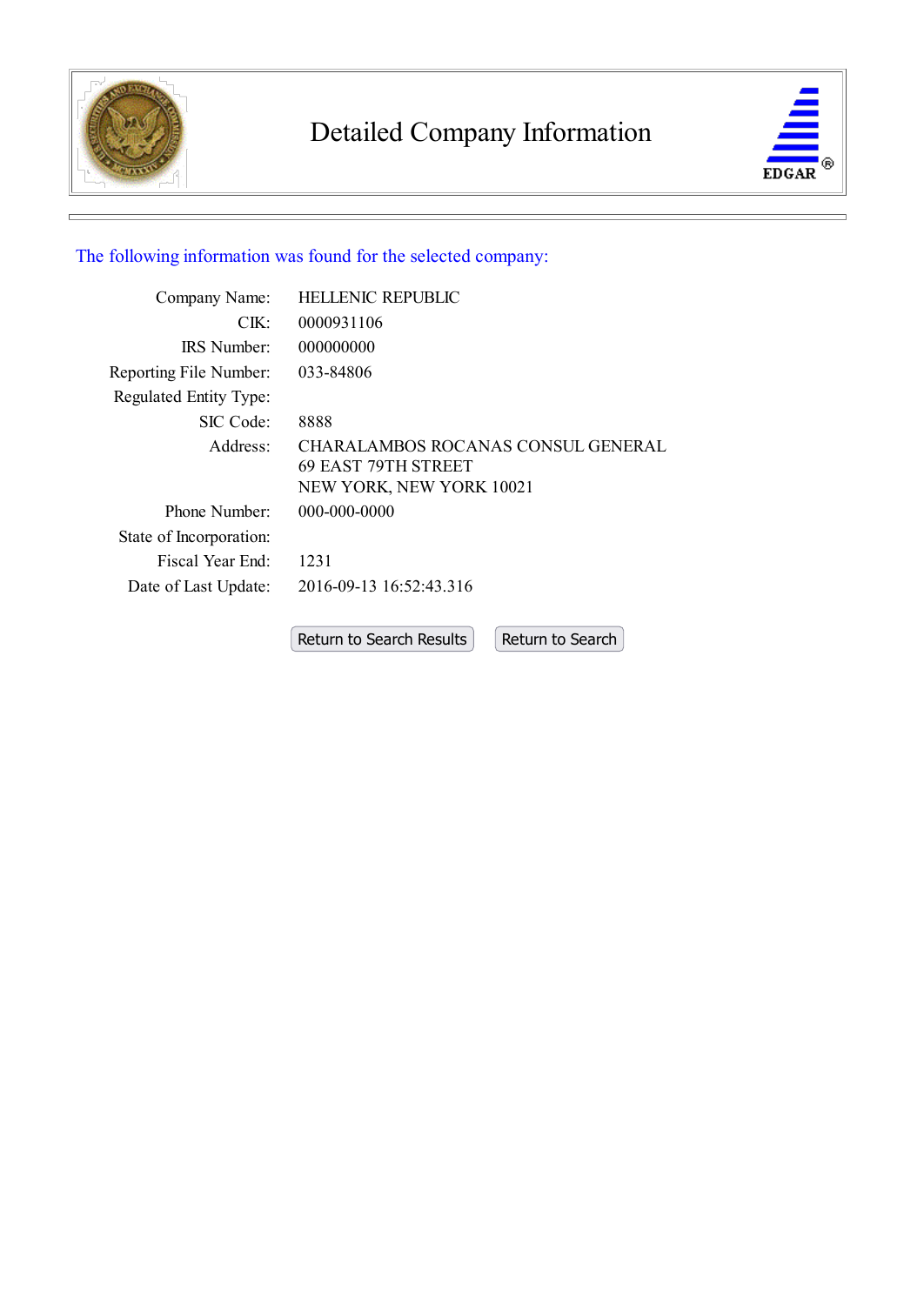Home | Latest Filings | Previous Page U.S. Securities and Exchange Commission **Give us feedback** EDGAR Search Results CLICK HERE on EDGAR SEC Home » Search the Next-Generation EDGAR System » Company Search » Current Page Business Address Mailing Address HELLENIC REPUBLIC CIK#: 0000931106 (see all **CHARALAMBOS** company filings) ROCANAS CONSUL SIC: 8888 - FOREIGN GOVERNMENTS **GENERAL** State location: NY | Fiscal Year End: 1231 69 EAST 79TH STREET (Office of International Corp Fin) NEW YORK NY 10021 Search Within Files Filter Results **EDGAR | Full Text Search** Ownership? Enter keywords Limit Results Per Filing Type: Prior to: Search include Page (YYYYMMDD) **O** exclude Show All 40 Entries  $\vee$ Search  $\bigcirc$  only Items 1 - 2 **RSS** Feed Filings Format Description Filing Date File/Film Number RW Documents Registration Withdrawal Request Registration Withdrawal Request<br>
Acc-no: 0000891836-18-000044 (NE Act) Size: 8 KB 2018-11-02 181156378 181156378 Registration statement for securities of Foreign Governments and 2011-03-08 333-172670 Subdivisions S-B Documents 11671540 Acc-no: 0001047469-11-001837 (33 Act) Size: 2 MB

https://www.sec.gov/cgi-bin/browse-edgar

Home | Search the Next-Generation EDGAR System | Previous Page Modified 07/18/2014